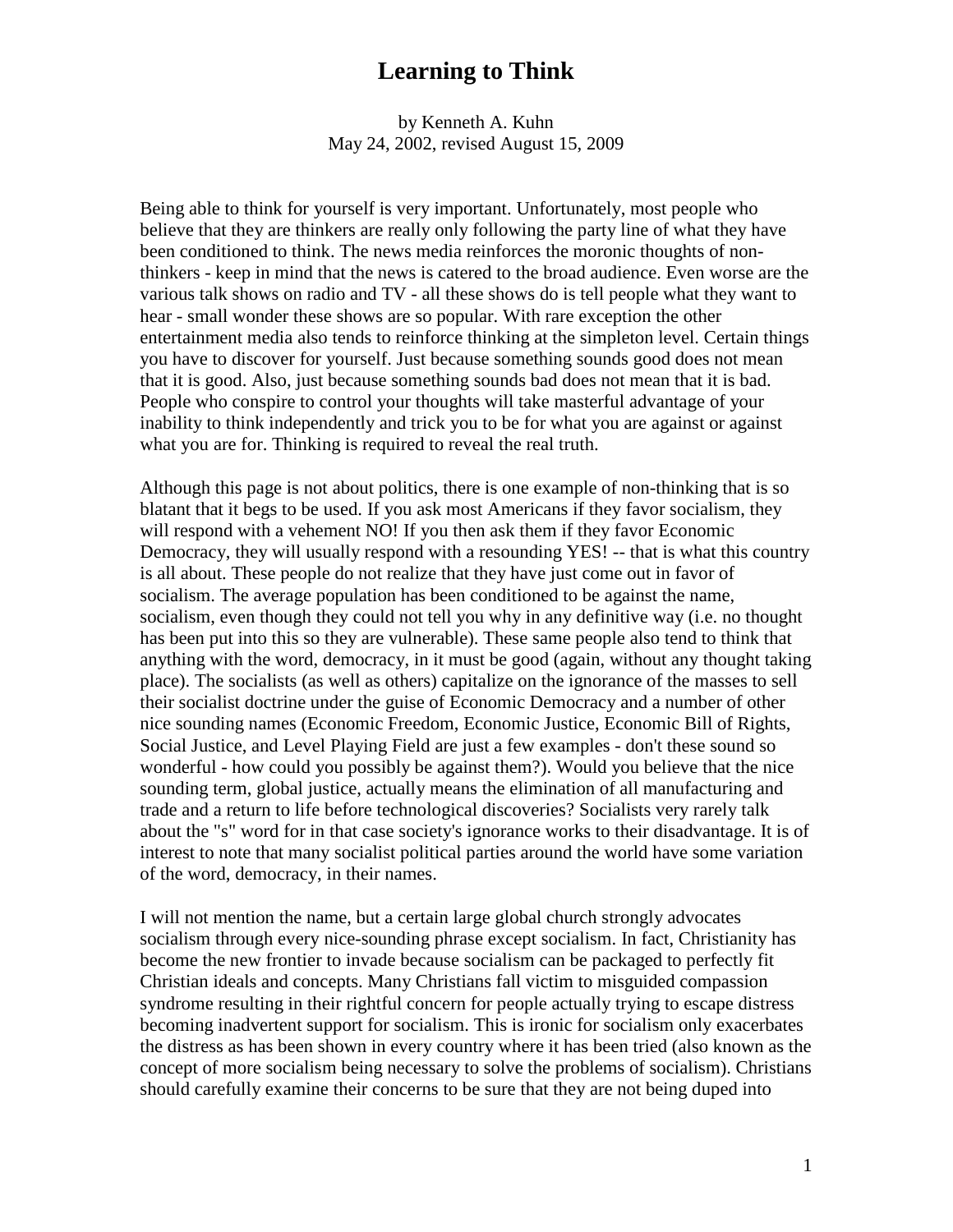supporting something that actually works against their noble cause. Be wary of people who use the phrase, "What would Jesus do?" (often abbreviated as WWJD) Do you really think that Jesus would advocate that the lazy be subsidized? Or do you think that Jesus might advocate that the subsidies paid to the lazy be routed to those people in real distress instead?

Socialism is really more of an economic rather than political concept but politics are required to impose the economic concept. It is difficult to impose the concept unless the sponsoring political system is dominant. Because socialism means different things to different people around the world it is difficult to define precisely. In very general terms, socialism implies that the whole population has collective ownership and control of all the means of producing goods or food. The ownership is considered a right and in theory, all share equally in the ownership. Thus, no one gets ahead or behind of anyone else. The difficulty here is that few people understand what is required for a system to be productive and the result can only be chaotic and managed mediocrity. Only when systems are allowed to compete, as in Nature, is there any hope of alleviating managed mediocrity. Socialism is not in of itself extending assistance for those who are in distress and labeling compassionate activities as such is wrong. The activity does become socialism when no distinction is made between those in distress and those who are just lazy - i.e. the concept of collective ownership disallows quality differences between "owners." Collective ownership basically says that if you are born then you automatically "own" a portion of the collective wealth and are entitled to receive that which is "yours." The biggest problem with socialism is not the economic theory, however flawed, but the allure of getting something for nothing entices those with laziness tendencies or those with misguided compassion syndrome to support a political system that promises the benefits that socialism seems to bring. The political system making such enticements is not required to actually deliver but dupes the masses into making the system dominant enough so that it can stifle political opposition - socialism and competition are not compatible. Once dominant, the system tends to redistribute as much of the wealth of the country as possible to wealth of the system leaders. Obviously, this is completely counter to the economic theory of socialism. But no matter. The system is now in control and the population forfeited (voluntarily or otherwise) any ability to change the system. Socialism and compassion must not be confused lest one be duped into supporting something that is counter to compassion. A fundamental of socialism is that society can have no failures. Thus, success must be ruled out since that implies failure on someone's part. The ideal socialist society is therefore a mediocre one - no one gets ahead and no one gets behind. Without thought, the "benefits" that socialism offers seem attractive, nice, and just. The fundamental problem is that the "benefits" are unrealistic. It is human nature to squander unearned benefits - the wealth depletes and socialism fails. In theory, socialism is about fairness. In practice, socialism is about wealth and power - the very things the theory is opposed to.

There are many phrases that you hear so often in the press that you can easily be led to believe that they are true. Among the worst phrases are "the rich are getting richer and the poor are getting poorer", "the tax burden on the poor", "regressive tax system on the poor", "welfare for the rich", "poverty in America", "hunger in America", and "women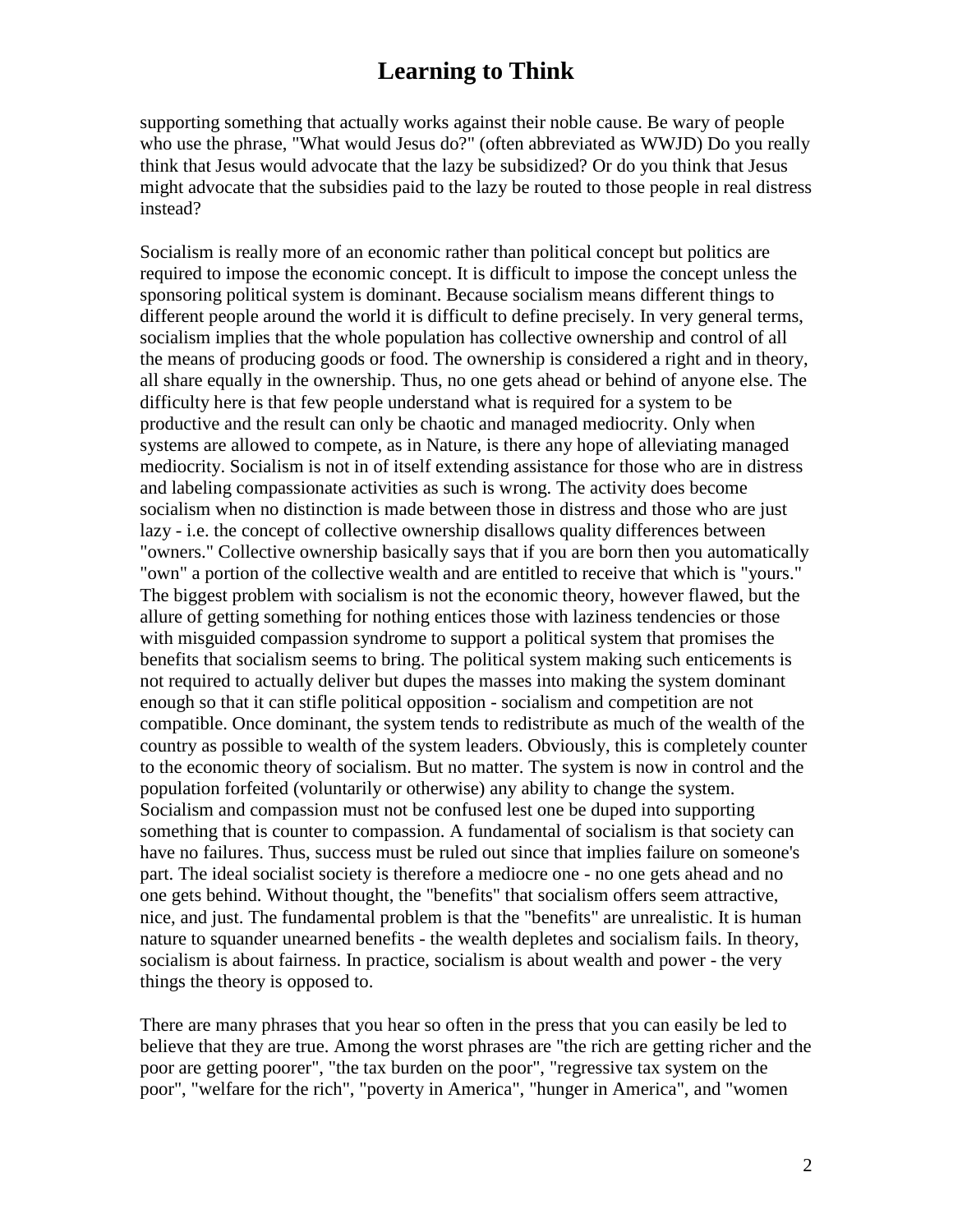are paid only 70% of what a man is paid." If the press prints these then they have to be true, don't they? If they were wrong then surely someone would point that out, right? The main problem is that the masses accept these without thinking. The fact is that every one of these are socialist propaganda designed to fragment America into countless groups fighting each other rather than have everyone be Americans united. The news media broadcasts these not so much because of their socialist leaning but because that is what they know their main audience wants to hear - news is about making money - not keeping people informed. (If you are asking where you can obtain the real news then I suggest reading the Wall Street Journal. Its audience are people who must know the truth in order to make real decisions concerning large amounts of money. Feel good news is worthless to them.) A very good exercise in learning how to think is to analyze each of the above phrases/slogans/propaganda and find the obvious flaw that proves it wrong. The tricky part is that each phrase is based on clever juxtaposition of true but uncorrelated facts and the clever use of definitions of words. Do not let anyone tell you the answers. The answers are only useful if you figure them out for yourself. I have already given you two hints and for a third hint I can tell you that you will not discover the answer to any of them in a short time. But keep thinking about it. The important result is improving you thought process, not answering the questions. It would be very good if you did discover the answers, though.

A good illustration of why you must think would be as follows. Everybody wants to know what the answer is to the above and all of the world's problems. I have known the answer for years. I am either too lazy or not in a situation where I can truly implement the answer. Therefore, the answer is of no use to me. Thus, I will give this answer away free of charge to everyone in hopes that great good can come from it. By my great generosity in providing the answer I save everyone the long and difficult effort of having to think and work out the solution. I figure that each reader of this should be able to make at least a million dollars for themselves if only they will use the answer correctly. Well, here it is. The answer is three. Now you know the secret to how the world works. Go forth and make your millions. Why are you are wondering what three means? The whole point was to give you the answer so that you would not have to think. I can not think for you. You must think for yourself. Just knowing the answer is useless if you do not understand it and particularly so if you do not know nor understand the question. Understanding does not come without thinking. Note: Although three is not the whole answer it is not a bogus answer either.

How can you avoid being misled? By learning how to think for yourself instead of how you have been conditioned to think. Then, being able to examine something and discover what is really there. This skill does not come naturally - it must be acquired through study and practice. Do not expect to learn how to think by taking a class - you must study on your own, independent of anyone else. A number of established thinkers have written books on the subject. There are more books than I have time to read. I have read the following books and highly recommend them.

As a Man Thinketh by James Allen, published by Barnes and Noble Books. This book was written about 100 years ago and applies equally to women too - at the time the book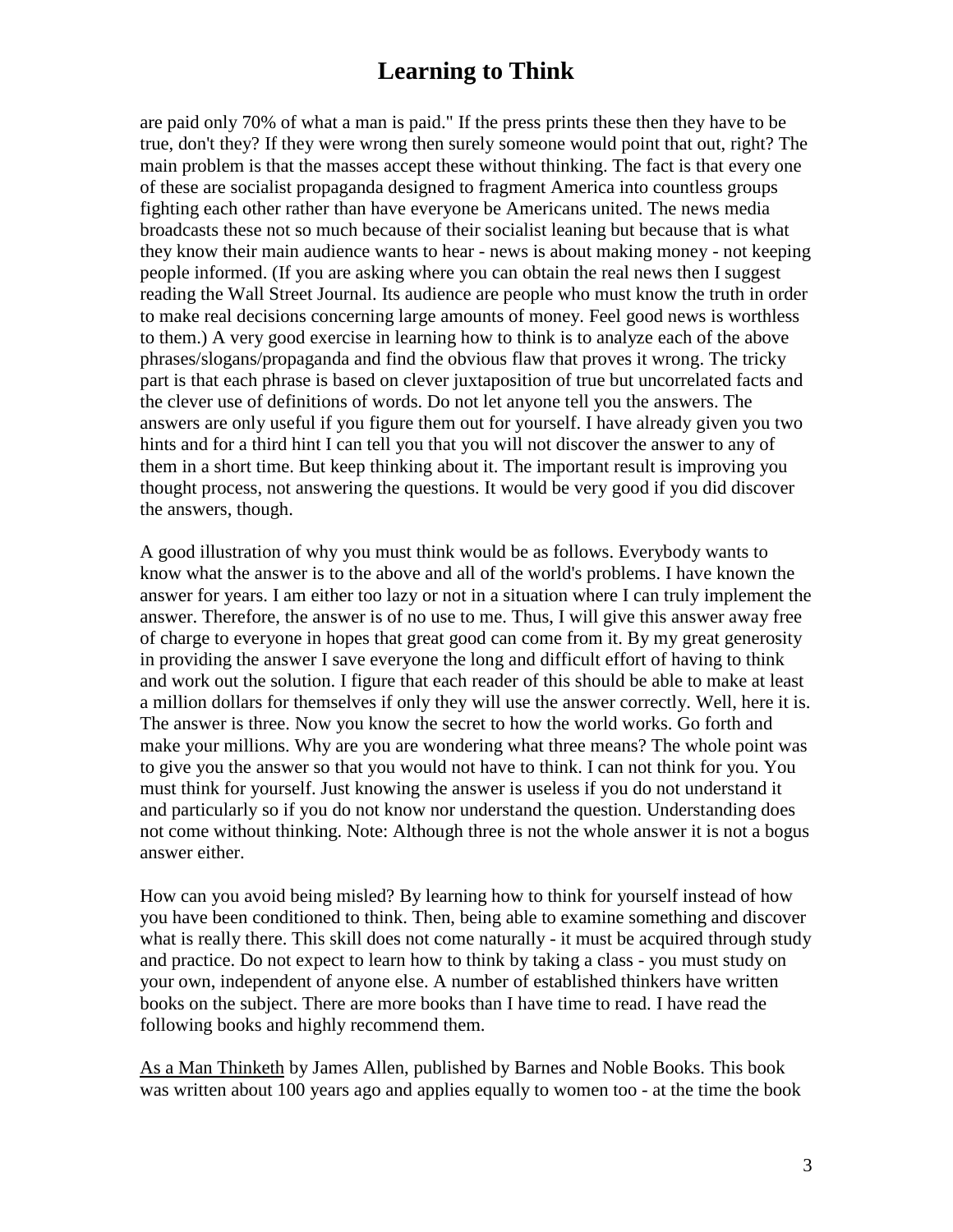was written the word, man, represented human kind and not always the male gender. This is a very short book that can be easily read in one evening. This is a religious book without the religion. The teachings in the book are the same as that taught by various religions but the purpose here is to make one's life better as opposed to glorifying some mystical deity. The theme of the book is that for the most part, the quality of your life is directly linked to the quality of your thoughts. Learn to think quality thoughts and that will naturally lead to quality actions which then leads to a quality life. Do the opposite and life will be miserable.

Thinking Strategically - The Competitive Edge in Business, Politics, and Everyday Life by Avinash K. Dixit and Barry J. Nalebuff, published by W.W. Norton and Company. This book is an introduction to game theory which deals with identifying the possible outcomes and either the most favorable or more likely outcomes. The key is learning to think like your counterpart thinks so you can anticipate his reaction to your action so you can make the appropriate action to get the reaction you want. Although it might sound like it, this is not manipulation - the objective is win-win. If you are going to deal with people then you must read this book.

deBono's Thinking Course, revised edition by Edward deBono, published by Facts on File, Inc. The author has written numerous books and is a well known lecturer and instructor in the thinking process. This book is at the introductory level but deBono will illustrate your thinking flaws with numerous examples (traps). You have to read this book many times to learn how to break your bad thinking habits with good ones.

Inevitable Illusions - How Mistakes or Reason Rule Our Minds by Massimo Piattelli-Palmarini, published by John Wiley and Sons. This is a more advanced book that is so enjoyable to read that it is hard to stop. With numerous examples, the author illustrates how our errors in thinking lead us to logically (in our own minds) arrive at the wrong conclusion.

Why Smart People Do Dumb Things by Mortimer Feinberg, Ph.D., and John J. Tarrant, published by Simon and Schuster. Using real life examples of well know people, this book discusses the various mental traps that people get themselves into that lead to incredible errors.

Beating Murphy's Law - The Amazing Science of Risk by Bob Berger, published by Dell Publishing. This is an entertaining fictional story that explores a wide variety of common subjects that people have thoughts (or misthoughts) about. The key objective is risk analysis but a lot of thinking is required. The point is that many things that people think are risky are actually not risky at all and conversely, many things that people think are safe are in fact very risky. The key is applied thought instead of accepting the common mis-wisdom.

Against the Gods - the Remarkable Story of Risk by Peter L. Bernstein, published by John Wiley and Sons. This book traces the history and development of risk analysis from ancient to modern times. This book is required reading for anybody that has to deal with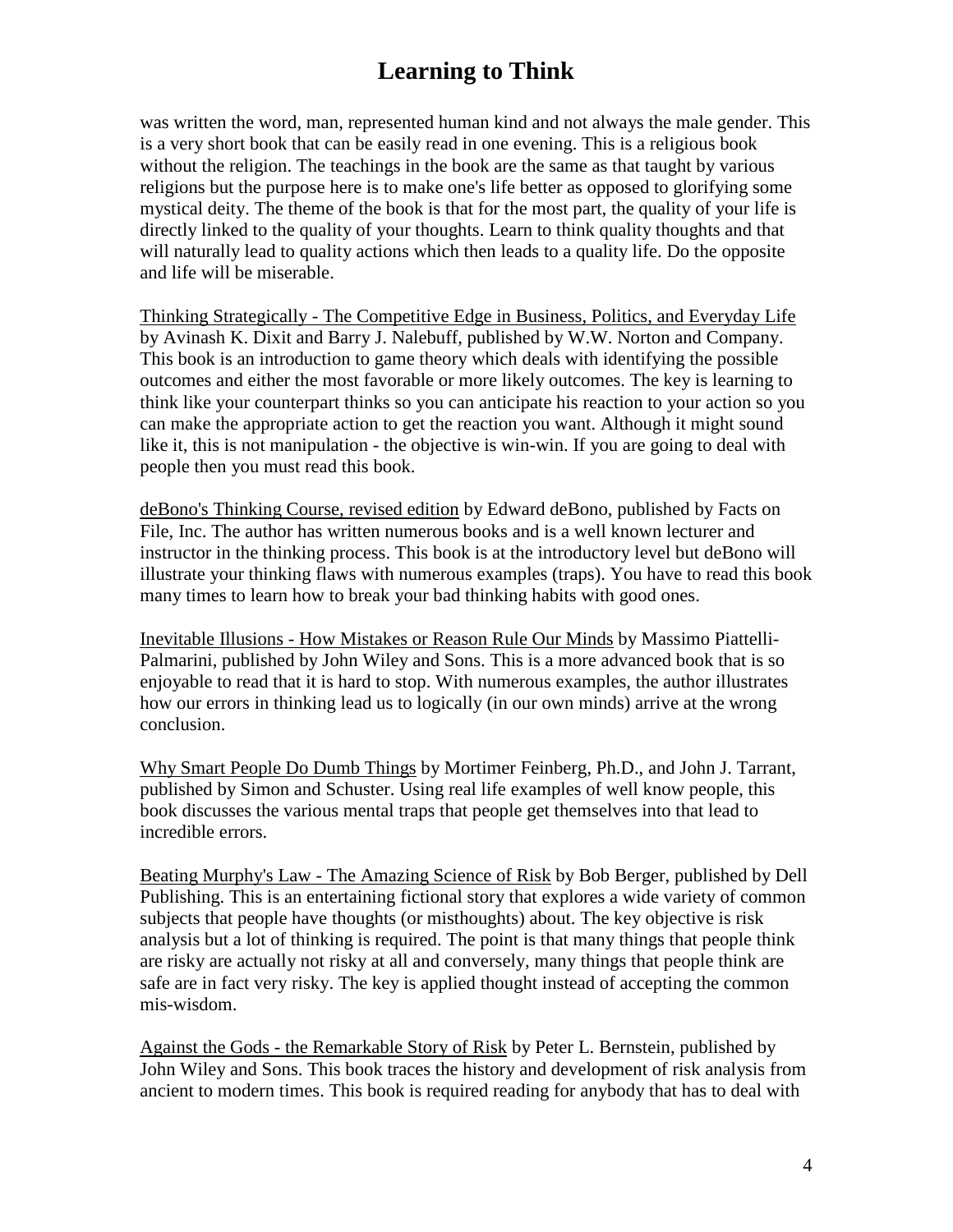the many uncertainties of life. These uncertainties can be managed successfully. The book is so fascinating and enjoyable to read that it is next to impossible to put it down once you start. Risk analysis and management are the main objectives but the thinking required is tremendous. This is a particularly excellent book to read if you are going to make investments.

Think and Grow Rich by Napoleon Hill, published by Ballantine Books. The author has written many books on the subject of self-improvement. The author provides numerous examples of how people have used applied thought to overcome difficult situations. There is much to learn from the successes and failures of others.

America's 30 Years War, Who is Winning? by Balint Vazsonyi, published by Regnery Publishing, Inc., Washington, D.C. Mr. Vazsonyi is both a concert pianist and a historian. The book is based on his personal experiences with communism in Hungary and his observations since emigrating to the United States. This is an excellent book about the history of socialism and the trend towards socialism that has been taking place in the United States since the 1960's. The changes have been so gradual that many people have not noticed. For example: Although the Constitution does not allow the Executive and Judicial branches of government to make laws, both branches have been doing so for many years and it is accepted by the public. In fact, many laws are written and enforced by bureaucrats who the voting public has no control over. The Constitution created a balance of power that has now been tilted away from the Legislative branch - the voter's influence has been weakened.

It is also an excellent book about the history and development of democracy. The reasons why democracy succeeds and socialism fails are explored in depth. A lot of points are made that command serious thought.

This book is all about thinking for yourself. The theory that many Americans have been duped into believing is that social justice or group rights is necessary for all to be equal. "Individual rights reflect our similarities; group rights emphasize our differences. Individual rights permit every one of us to be special; group rights create stereotypes. Individual rights are unalienable, and are guaranteed by the Constitution; group rights are born at activist rallies, conferred by a party-political executive branch, and confirmed by a temporal judge. Group rights can be taken away by an even louder rally, a different regulator, a new judge." It is very clearly pointed out that it is necessary in order for socialism to succeed that there be different special group rights given to as many diverse groups as possible: blacks, Hispanics, women, gays, lesbians, agnostics, etc., i.e. everybody is a victim of someone else. The concept is to make sure that everybody is working against each other rather than be united as Americans. If all these people could see their common ground as Americans then socialism fails (and the transfer of wealth to the socialist party ceases). It is much easier to manage and manipulate small specific groups of people. "Integration as a concept has not failed. The demagoguery of the selfappointed prophets of all skin colors is what has failed. … Does anyone believe that whipping up the sentiments of black Americans against the country in which they are supposed to succeed will *help* them succeed?"